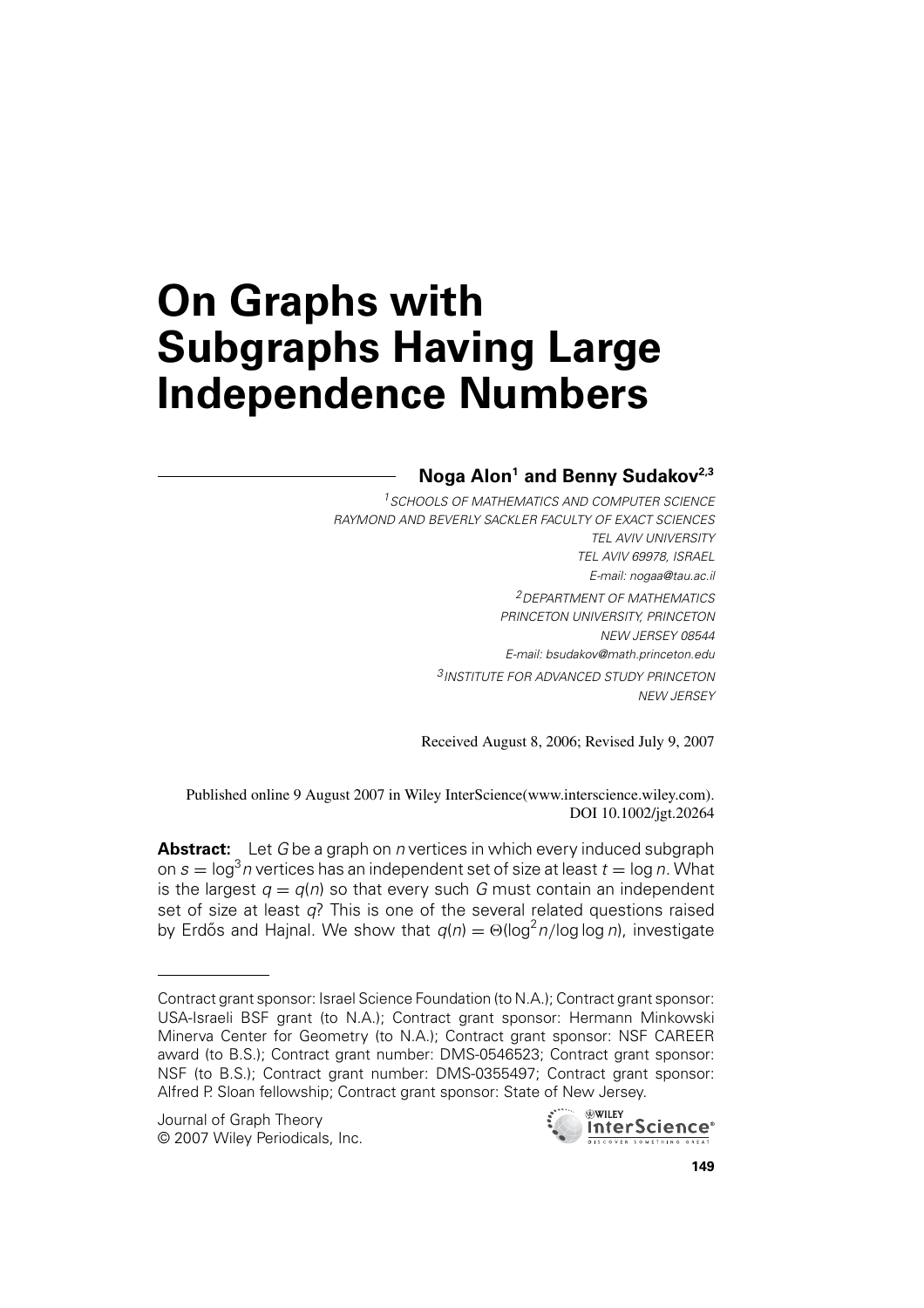the more general problem obtained by changing the parameters  $s$  and  $t$ , and discuss the connection to a related Ramsey-type problem. © 2007 Wiley Periodicals, Inc. J Graph Theory 56: 149–157, 2007

Keywords: *Ramsey-type problems; independence numbers*

#### **1. INTRODUCTION**

What is the largest  $f = f(n)$  so that every graph *G* on *n* vertices in which every induced subgraph on  $\log^2 n$  vertices has an independent set of size at least  $\log n$ , must contain an independent set of size at least *f* ? This is one of the several related questions considered by Erdős and Hajnal in the late 80s. The question appears in [\[3\],](#page-8-0) where Erdős mentions that they thought that  $f(n)$  must be at least  $n^{1/2-\epsilon}$ , but they could not even prove that it is at least  $2 \log n$ . As a special case of our main results, here, we determine the asymptotic behavior of  $f(n)$  up to a factor of  $\log \log n$ , showing that in fact it is much smaller than one may suspect (and yet much bigger than  $log n$ ):

$$
\Omega\left(\frac{\log^2 n}{\log \log n}\right) \le f(n) \le O(\log^2 n). \tag{1}
$$

Another specific variant of the above question, discussed in [\[3\],](#page-8-0) is the problem of estimating the largest  $q = q(n)$  so that every graph *G* on *n* vertices in which every induced subgraph on  $\log^3 n$  vertices has an independent set of size at least log n, must contain an independent set of size at least *q*. Here, too, one may tend to believe that  $q(n)$  is large, and specifically it is mentioned in [\[3\] t](#page-8-0)hat probably  $q(n) > \log^3 n$ , but the correct asymptotic behavior of  $q(n)$  is smaller. In this case, our results determine the asymptotic behavior of  $q(n)$  up to a constant factor, implying that

$$
q(n) = \Theta\left(\frac{\log^2 n}{\log \log n}\right). \tag{2}
$$

Both problems above are special instances of the general problem of understanding the asymptotic behavior of the function  $f(n, s, t)$  defined as follows. For  $n > s > t$ , let  $f = f(n, s, t)$  denote the largest integer *f* so that every graph *G* on *n* vertices in which every induced subgraph on *s* vertices has an independent set of size at least *t*, must contain an independent set of size at least *f*. In this note, we investigate the asymptotic behavior of *f*, and obtain rather tight bounds for this behavior for most interesting values of the parameters. Our results provide much less satisfactory information about a closely related Ramsey-type problem of Erdős and Hajnal discussed in  $[3]$ , which is the following. For which functions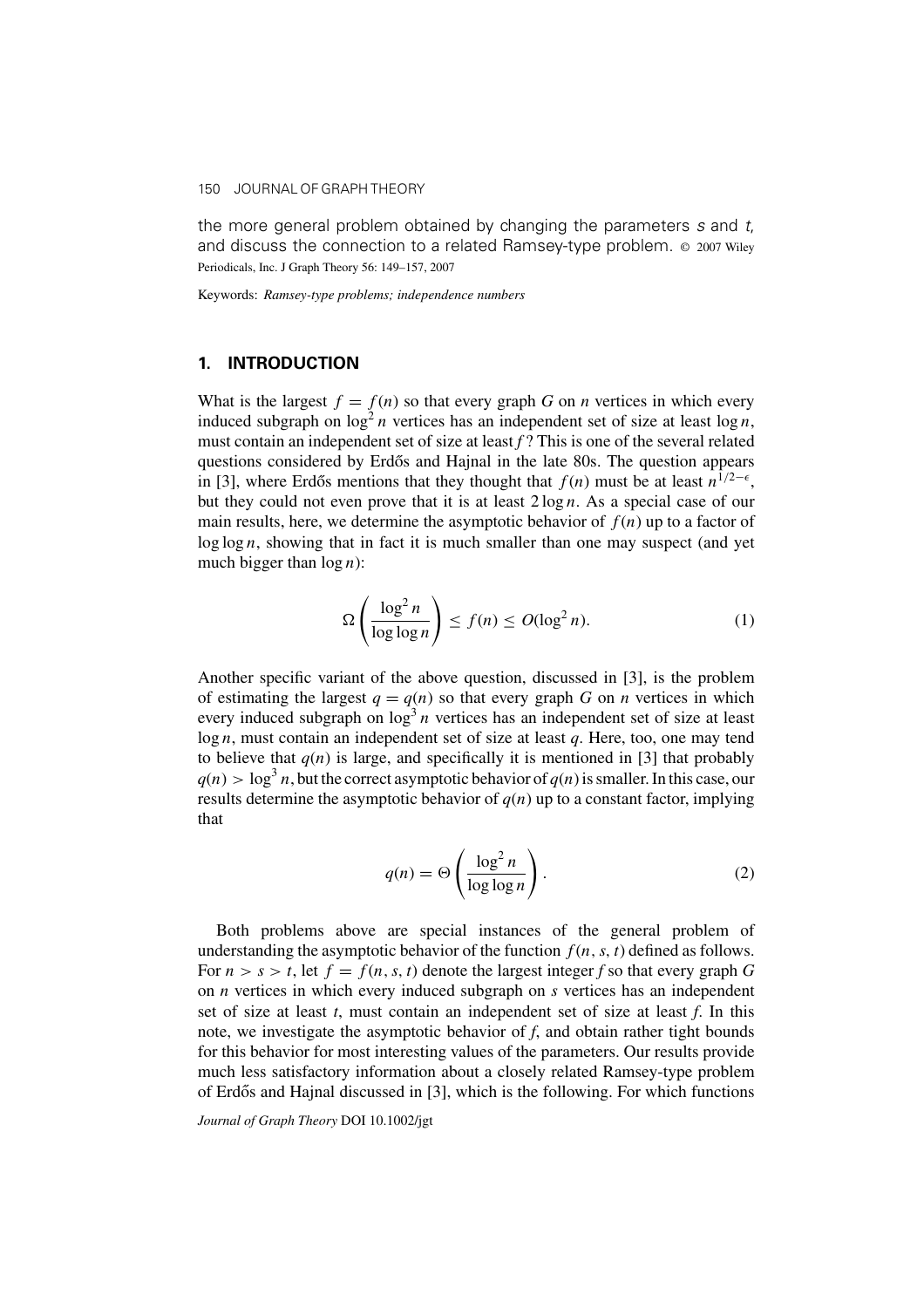$h(n)$  and  $g(n)$ , where  $n > g(n) \ge h(n)^2 \gg 1$ , is there a graph on *n* vertices in which every induced subgraph on  $g(n)$  vertices contains a clique of size  $h(n)$  as well as an independent set of size  $h(n)$ ? In particular, Erdős and Hajnal conjectured that there is no such graph for  $g(n) = \log^3 n$  and  $h(n) = \log n$ ; our results here do not settle this conjecture, and only suffice to show that there is no such graph with  $g(n) = c \log^3 n / \log \log n$  and  $h(n) = \log n$ , for some absolute positive constant *c*.

The rest of this note is organized as follows. In Section 2, we state our main results concerning the behavior of the function  $f(n, s, t)$ . The proofs are described in Section 3. The final Section 4 contains a few remarks, including the (simple) connection between the study of *f* and the Ramsey-type question discussed above.

Throughout the note, we omit all floor and ceiling signs, whenever these are not crucial. We always assume that the number *n* of vertices of the graphs considered here is large. All logarithms are in the natural base *e*.

#### **2. THE MAIN RESULTS**

The following two theorems provide lower bounds for the independence numbers of graphs in which every induced subgraph of size *s* contains an independent set of size *t*.

**Theorem 2.1.** Let  $t < s < n/2$ , and let G be a graph of order n such that every *induced subgraph of G on s vertices contains an independent set of size t. Denote*  $k = \lfloor \frac{s}{t-1} \rfloor$ . Then G contains an independent set of size at least  $\Omega(kn^{1/k})$  if  $k \leq$  $2 \log n$  and of size at least  $\Omega\left(\frac{\log n}{\log(k/\log n)}\right)$  if  $k > 2 \log n$ .

**Theorem 2.2.** *Let*  $2t \leq s < n/2$ , and let G be a graph of order n such that every *induced subgraph of G on s vertices contains an independent set of size t. Then G contains an independent set of size at least*  $\Omega(t \frac{\log(n/s)}{\log(s/t)})$ .

The next result shows that there are graphs with relatively small independence numbers in which every induced subgraph of size *s* contains an independent set of size *t*.

**Theorem 2.3.** *For every sufficiently large t and*  $2t \leq s \leq n/2$ *, there exists a graph G on n vertices with independence number*

$$
\alpha(G) \le O\left(t\left(\frac{n}{s}\right)^{2t/(s-t)}\log(n/t)\right)
$$

*such that every induced subgraph of G of order s contains an independent set of size t.*

For certain values of *t* and *s*, one can improve the previous result as follows.

**Theorem 2.4.** Let  $t < s \leq n/2$ , where  $s \leq e^{2t}$ , and assume, further, that either *there exists a constant*  $\delta > 0$  *such that*  $(s/t)^{1-\delta} \ge \log n$  *or*  $s/t = \Omega(\log n)$  *and there exists a constant*  $\gamma > 0$  *such that*  $\log t > \log^{\gamma} n$ . Then there exists a graph G on n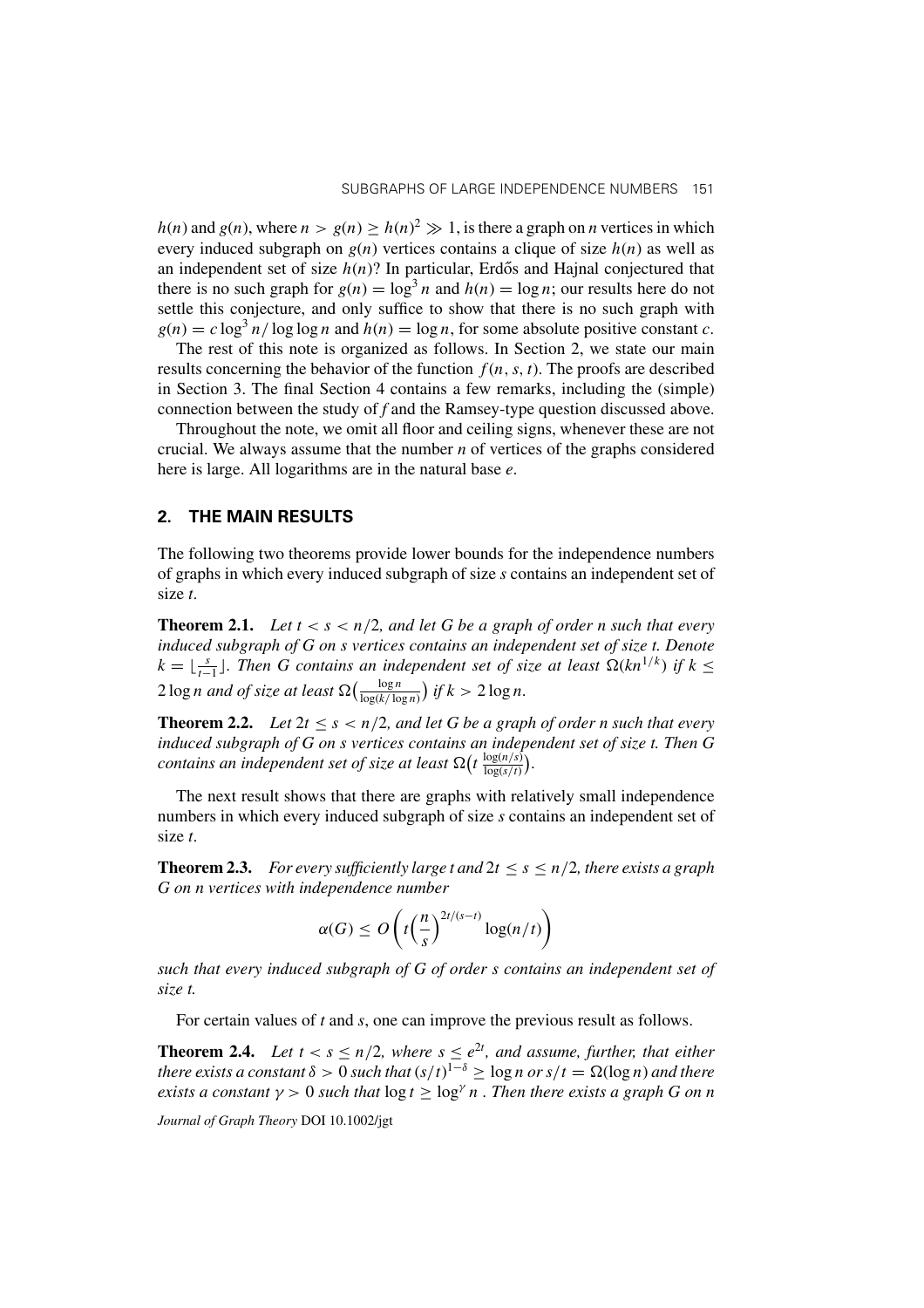*vertices with*

$$
\alpha(G) \le O\left(\frac{t}{\log(s/t)}\log(n/t)\right)
$$

*such that every induced subgraph of G of order s contains an independent set of size t.*

#### **3. THE PROOFS**

*Proof of Theorem 2.1.* Suppose that *G* contains  $t - 1$  disjoint cliques whose union *U* has size at least *s*. Then the size of the largest independent set in *U* is bounded by  $t - 1$ , since an independent set can intersect each of the  $t - 1$  cliques in at most one vertex. This contradicts the property of  $G$ . Therefore, if  $G'$  is a graph obtained from *G* by deleting the vertices of  $t - 1$  disjoint cliques with maximum union we have that  $|V(G')| > n - s \ge n/2$ . We also have that the largest clique in G' has size at most  $k = \lfloor \frac{s}{t-1} \rfloor$ . Otherwise, by the above discussion, *G* will contain  $t - 1$  disjoint cliques each of size at least  $k + 1$ , whose union has at least  $(k + 1)(t - 1) \geq s$ vertices. To finish the proof, we apply the classical bound of Erdős and Szekeres [\[4\] \(](#page-8-0)see also [\[5\]\)](#page-8-0) for the usual graph Ramsey numbers. This result asserts that the maximum possible number of vertices in a graph with neither a clique of size  $k + 1$ nor an independent set of size  $\ell + 1$  is at most  $\binom{k+\ell}{k}$ . By this estimate, G' contains an independent set of size  $\ell$ , where  $\binom{k+\ell}{k} \ge n/2$ . Thus,  $\left(\frac{e(k+\ell)}{k}\right)^k > n/2$  and therefore, if  $k \le 2 \log n$ , we get  $\alpha(G) \ge \ell \ge \Omega(kn^{1/k})$ . On the other hand, if  $k > 2 \log n$ , we use the estimate  $\left(\frac{e(k+\ell)}{\ell}\right)^{\ell} \geq {k+\ell \choose \ell} = {k+\ell \choose k} \geq n/2$ . This gives that  $\ell \geq \Omega\left(\frac{\log n}{\log(k/\log n)}\right)$ and completes the proof of the theorem.

*Proof of Theorem 2.2.* Let *r* be the largest integer such that

$$
n\left(\frac{t^2}{4e^2s^2}\right)^{r-1}\geq s.
$$

It is easy to check that  $r = \Omega(\frac{\log(n/s)}{\log(s/t)})$ . To prove the theorem, we construct a sequence of pairwise disjoint independent sets  $X_1, \ldots, X_r$  together with a sequence of nested subsets  $V_0 = V(G) \supset V_1 \supset \cdots \supset V_{r-1}$  such that the following holds. Each  $X_i$  is a subset of  $V_{i-1}$  of size  $t/2$ ,  $X_i \cap V_i = \emptyset$ , there are no edges between  $X_i$  and  $V_i$  and  $|V_i| \geq \frac{t^2}{4e^2s^2}|V_{i-1}|$  for all  $1 \leq i \leq r-1$ . Then the union of all sets  $X_i$ forms an independent set in *G* of size  $rt/2 = \Omega(t \frac{\log(n/s)}{\log(s/t)})$  $\frac{\log(n/s)}{\log(s/t)}\bigg).$ 

Assuming the sets  $X_j$ ,  $V_j$  have already been constructed for all  $j < i$ , construct  $X_i$  and  $V_i$  as follows. Let *m* be the size of  $V_{i-1}$ . The inductive hypothesis implies that

$$
m \ge \left(\frac{t^2}{4e^2s^2}\right)^{i-1} |V_0| \ge n\left(\frac{t^2}{4e^2s^2}\right)^{r-1} \ge s.
$$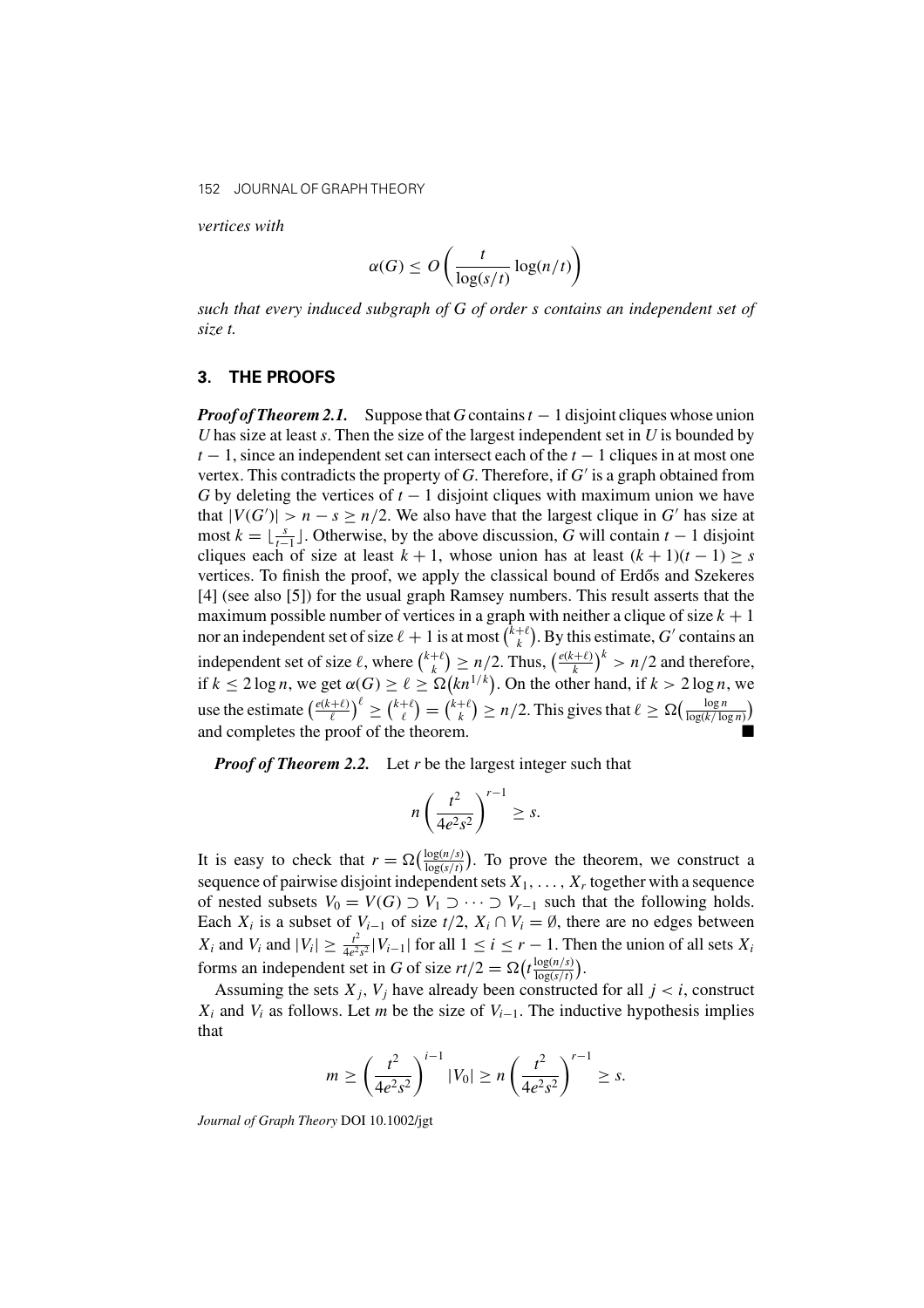Since every subset of order *s* in  $V_{i-1}$  contains *t* independent vertices and every independent set of size *t* belongs to at most  $\binom{m-s}{s-t}$  subsets of size *s* we have that  $V_{i-1}$  contains at least  $\binom{m}{s}\big/\binom{m-t}{s-t}$  independent sets of size *t*. Therefore, using that  $m \ge s \ge 2t$  and  $\binom{a}{b} \le \left(\frac{ea}{b}\right)^b$ , we conclude that there exists a subset  $X_i$  of  $V_{i-1}$  of size  $t/2$  which is contained in at least

$$
\frac{\binom{m}{s}}{\binom{m-t}{s-t}\binom{m}{t/2}} = \frac{m!}{(m-t)!} \frac{(s-t)!}{s!} \binom{m}{t/2}^{-1} \ge \left(\frac{m}{s}\right)^t \left(\frac{t}{2em}\right)^{t/2}
$$
\n
$$
= \left(\frac{mt}{2es^2}\right)^{t/2} = \left(\frac{e\left(\frac{t^2}{4e^2s^2}m\right)}{t/2}\right)^{t/2}
$$
\n
$$
\ge \left(\frac{\frac{t^2}{4e^2s^2}m}{t/2}\right)
$$

independent sets of size *t*. This implies that  $V_{i-1}$  contains at least  $\left(\frac{t^2}{t/2}\right)^{2m}$  subsets of size  $t/2$  whose union with  $X_i$  forms an independent set of size *t*. Let  $V_i$  be the union of all these subsets. By definition, for every vertex of  $V_i$  there is an independent set that contains it together with  $X_i$ , so there are no edges from  $X_i$  to  $V_i$ . Also, it is easy to see that the size of  $V_i$  must be at least  $\frac{t^2}{4e^2s^2} m = \frac{t^2}{4e^2s^2} |V_{i-1}|$ . This completes the construction step and the proof of the theorem.

*Proof of Theorem 2.3.* We prove the theorem by considering an appropriate random graph. As usual, let  $G_{n,p}$  denote the probability space of all labeled graphs on *n* vertices, where every edge appears randomly and independently with probability  $p = p(n)$ . We say that the random graph possesses a graph property P *almost surely*, or a.s. for brevity, if the probability that  $G_{n,p}$  satisfies P tends to 1 as *n* tends to infinity. Clearly, it is enough to show that there is a value of the edge probability  $p$  such that  $G_{n,p}$  satisfies the assertion of the theorem with positive probability.

Let  $p = \frac{1}{4e^3t} \left(\frac{n}{s}\right)^{-2t/(s-t)}$ . We claim that almost surely every subset of  $G = G_{n,p}$ of size *s* spans at most  $s^2/(2t) - s/2$  edges. Indeed, the probability that there is a subset of size *s* that violates this assertion is at most

$$
\mathbb{P} \le {n \choose s} {s^2/2 \choose s^2/(2t) - s/2} p^{s^2/(2t) - s/2} \le {en \choose s}^s \left( e \frac{s}{s - t} tp \right)^{s^2/(2t) - s/2}
$$
  

$$
\le {en \choose s}^s \left( \frac{1}{2e^2} {n \choose s}^{-2t/(s-t)} \right)^{s^2/(2t) - s/2} \le 2^{-s/2} = o(1),
$$

(where the  $o(1)$ -term tends to zero as *s* tends to infinity). This implies that with high probability every subgraph of *G* on *s* vertices has average degree  $d \leq s/t$  −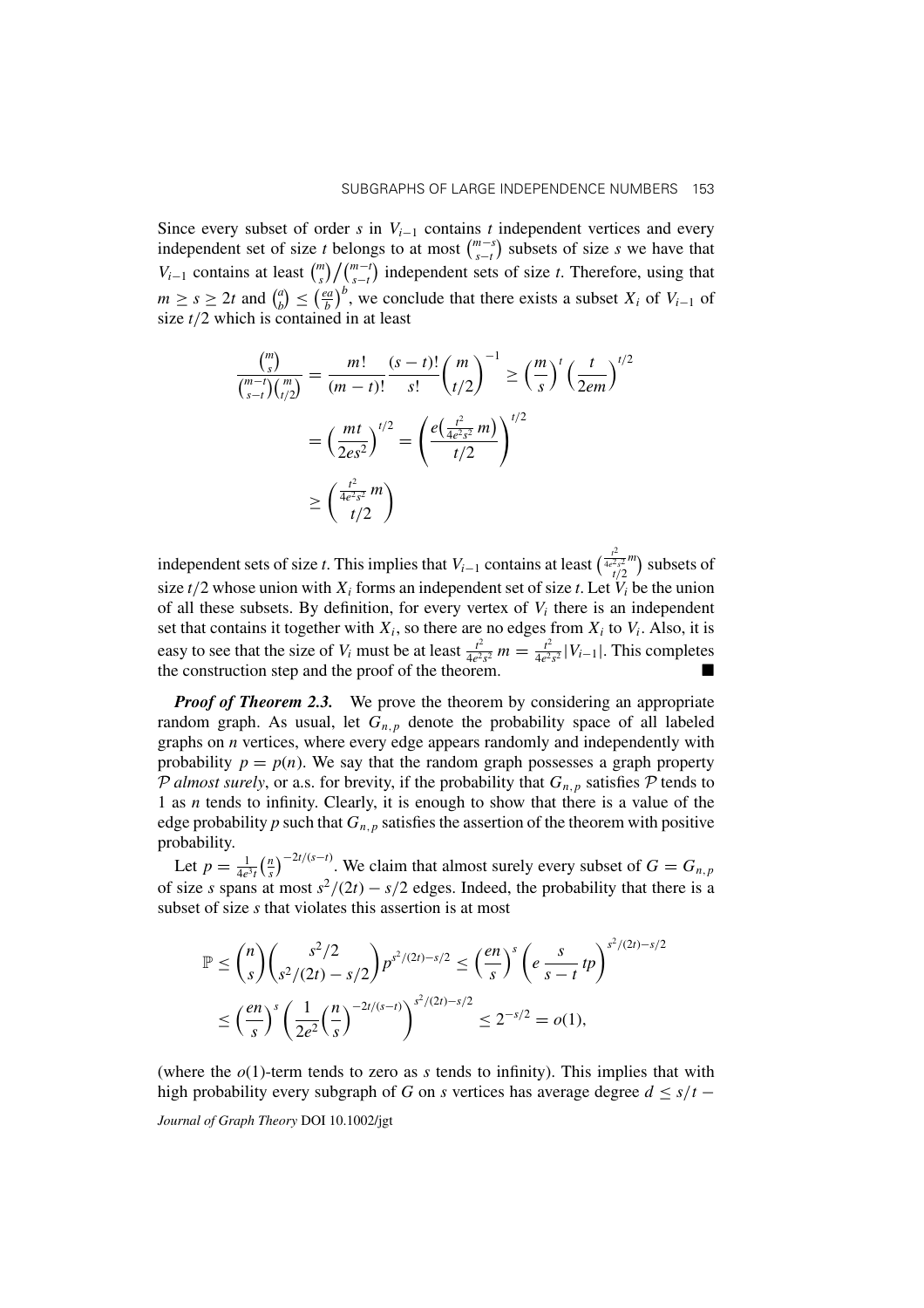1. Therefore, by Turán's theorem, it contains an independent set of size at least  $\frac{s}{d+1} \geq t$ . On the other hand, it is well known (see, e.g., [\[2\]\)](#page-8-0) that almost surely the independence number of  $G_{n,p}$  is bounded by

$$
\alpha(G_{n,p}) \leq O\left(p^{-1}\log np\right) \leq O\left(t\left(\frac{n}{s}\right)^{2t/(s-t)}\log(n/t)\right).
$$

This implies that a.s.  $G_{n,p}$  satisfies the assertion of the theorem and completes the proof.

For the proof of Theorem 2.4, we need the following lemma.

**Lemma 3.1.** *Let*  $G = G_{s,p}$  *be a random graph, assume*  $sp \to \infty$  *and fix*  $\epsilon > 0$ *.* Then the probability that the independence number of G is at most  $\frac{\epsilon}{p} \log (sp)$  is less than  $e^{-s(sp)^{1-3\epsilon/2}}$ *.*

*Proof.* Let  $k = \frac{\epsilon}{p} \log(sp)$ . To prove the lemma, we use the standard greedy algorithm which constructs an independent set by examining the vertices of the graph in some fixed order and by adding a vertex to the current independent set whenever possible. The behavior of this algorithm for random graphs can be analyzed rather accurately (see, e.g., [\[2\]\).](#page-8-0) At iteration *i* of our procedure, we use the greedy algorithm to find a maximal (with respect to inclusion) independent set  $I_i$  in the remaining vertices of *G*. If  $|I_i| \geq k$ , we stop. Otherwise, we delete the vertices of  $I_i$  from  $G$  and continue. We stop when the number of remaining vertices drops below  $s/2$ . Note that during iteration number  $i$ , we only expose edges incident to  $I_i$ ; therefore, the remaining vertices still form a truly random graph. Given a set *I* the probability that a fixed vertex of *G* is adjacent to some vertex of *I* is  $1 - (1 - p)^{|I|}$ . Therefore, the probability that a fixed *I* is maximal, where  $|I| \leq k$ , is at most  $(1 - (1 - p)^k)^{s/2}$ . By definition, when the iteration fails, the random graph must contain a maximal independent set of size less than *k* (and hence also a set of size exactly *k*) so that every remaining vertex is adjacent to at least one of its members. Thus, the probability of this event is at most  $\binom{s}{k} (1 - (1 - p)^k)^{s/2}$ . Moreover, the outcomes of different iterations depend on disjoint sets of edges and therefore are independent. Finally, note that if *G* has no independent set of size *k*, then the number of iterations is at least  $s/(2k)$ . This implies that the probability of such an event is bounded by

$$
\mathbb{P} \le \left( {s \choose k} (1 - (1 - p)^k)^{s/2} \right)^{s/(2k)} \le \left( \frac{es}{k} \right)^{s/2} e^{-\frac{s^2}{4k}(1 - p)^k}
$$
  

$$
\le e^{-\Omega \left( s \frac{(sp)^{1-\epsilon}}{\log sp} \right) + s \log(sp)} \le e^{-s(sp)^{1-3\epsilon/2}}.
$$

*Proof of Theorem 2.4.* Suppose that  $(s/t)^{1-\delta} \ge \log n$  for some fixed  $\delta > 0$ and consider the random graph  $G = G_{n,p}$  with  $p = \frac{\delta \log(s/t)}{2t}$ . (Note that  $p < 1$ *Journal of Graph Theory* DOI 10.1002/jgt

П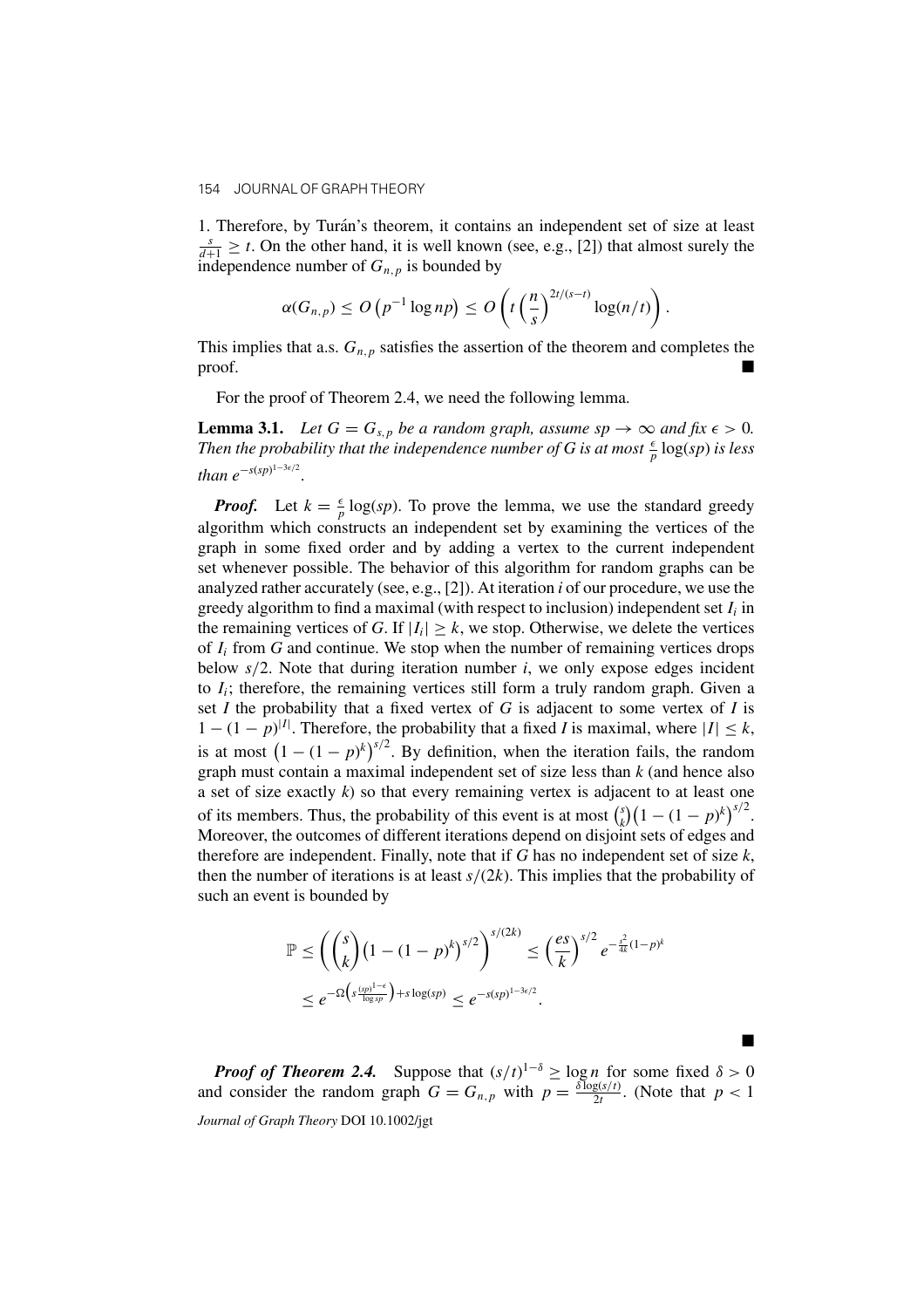as  $s \le e^{2t}$ .) As already mentioned above, a.s. the independence number of this graph is bounded by  $O(\frac{1}{p} \log(np)) = O(\frac{t}{\log(s/t)} \log(n/t))$ . Here, we used that  $\log(s/t) < s/t < n/t$  and hence  $\log(\frac{n}{t} \log(s/t)) < 2 \log(n/t)$ . Also, by Lemma 3.1 (with  $\epsilon = \delta/2$ ), the probability that *G* contains an induced subgraph of order *s* with no independent set of size  $\frac{\delta}{2p} \log (sp) \ge t$  is at most

$$
\binom{n}{s}e^{-s(sp)^{1-3\delta/4}} \leq n^s e^{-s\log^{1+\delta/4}n} = o(1).
$$

Here, we used that  $\log(s/t) \to \infty$  and hence  $(sp)^{1-3\delta/4} \ge (s/t)^{1-3\delta/4} \ge \log^{1+\delta/4} n$ . Therefore, with high probability *G* satisfies the first assertion of the theorem.

To prove the second part of the theorem, suppose that  $s/t = \Omega(\log n)$  and  $\log t \ge$ log<sup>γ</sup> n for some constant  $\gamma > 0$ . By the previous paragraph we can also assume that  $s/t \leq \log^2 n$ . Let  $G = G_{n,p}$  with  $p = \frac{\gamma \log(s/t)}{640t}$ . Again, we have that a.s.  $\alpha(G) \leq$  $O\left(\frac{t}{\log(s/t)}\log(n/t)\right)$ . Since  $sp = \Omega(\log n \log \log n)$ , the probability that there is a subset of size *s* in *G* which spans at least  $2s^2p$  edges is bounded by

$$
\binom{n}{s} \binom{s^2/2}{2s^2 p} p^{2s^2 p} \le n^s \left(\frac{e}{4p}\right)^{2s^2 p} p^{2s^2 p} = n^s \left(\frac{e}{4}\right)^{2s^2 p}
$$
  

$$
\le e^{s \log n} e^{-\Omega(s \log n \log \log n)} = o(1).
$$

Also, since  $s/t \le sp \le t^{o(1)}$ , we have that the probability that *G* contains a subset of order  $k = \Theta(sp)$  which spans more than  $k^{2-y/2}$  edges is at most

$$
\binom{n}{k} \binom{k^2/2}{k^{2-\gamma/2}} p^{k^{2-\gamma/2}} \le n^k (kp)^{k^{2-\gamma/2}} \le e^{k \log n} e^{-\Omega(k(s/t)^{1-\gamma/2} \log t)}
$$
  

$$
\le e^{k \log n} e^{-\Omega(k \log^{1+\gamma/2} n)} = o(1).
$$

Let*H*be an induced subgraph of*G*of order*s*. Since the number of edges in*H*is a.s. at most  $2s^2p$ , it contains an induced subgraph H' of order  $s/2$  with maximum degree at most  $d = 8sp$ . By the above discussion, we also have that the neighborhood of every vertex of H' spans at most  $d^{2-\gamma/2}$  edges and therefore every vertex of H' is in at most  $T \leq d^{2-\gamma/2}$  triangles. Now, we can use the known estimate (Lemma 12.16 in [\[2\], s](#page-8-0)ee also [\[1\] f](#page-8-0)or a more general result) on the independence number of a graph containing a small number of triangles. It implies that

$$
\alpha(H') \ge 0.1 \frac{|V(H')|}{d} \left( \log d - \frac{1}{2} \log T \right) \ge 0.1 \frac{s/2}{d} \left( \log d - \frac{1}{2} \log d^{2-\gamma/2} \right)
$$
  
=  $\frac{\gamma s}{80d} \log d \ge \frac{\gamma s}{640sp} \log(8sp) \ge t.$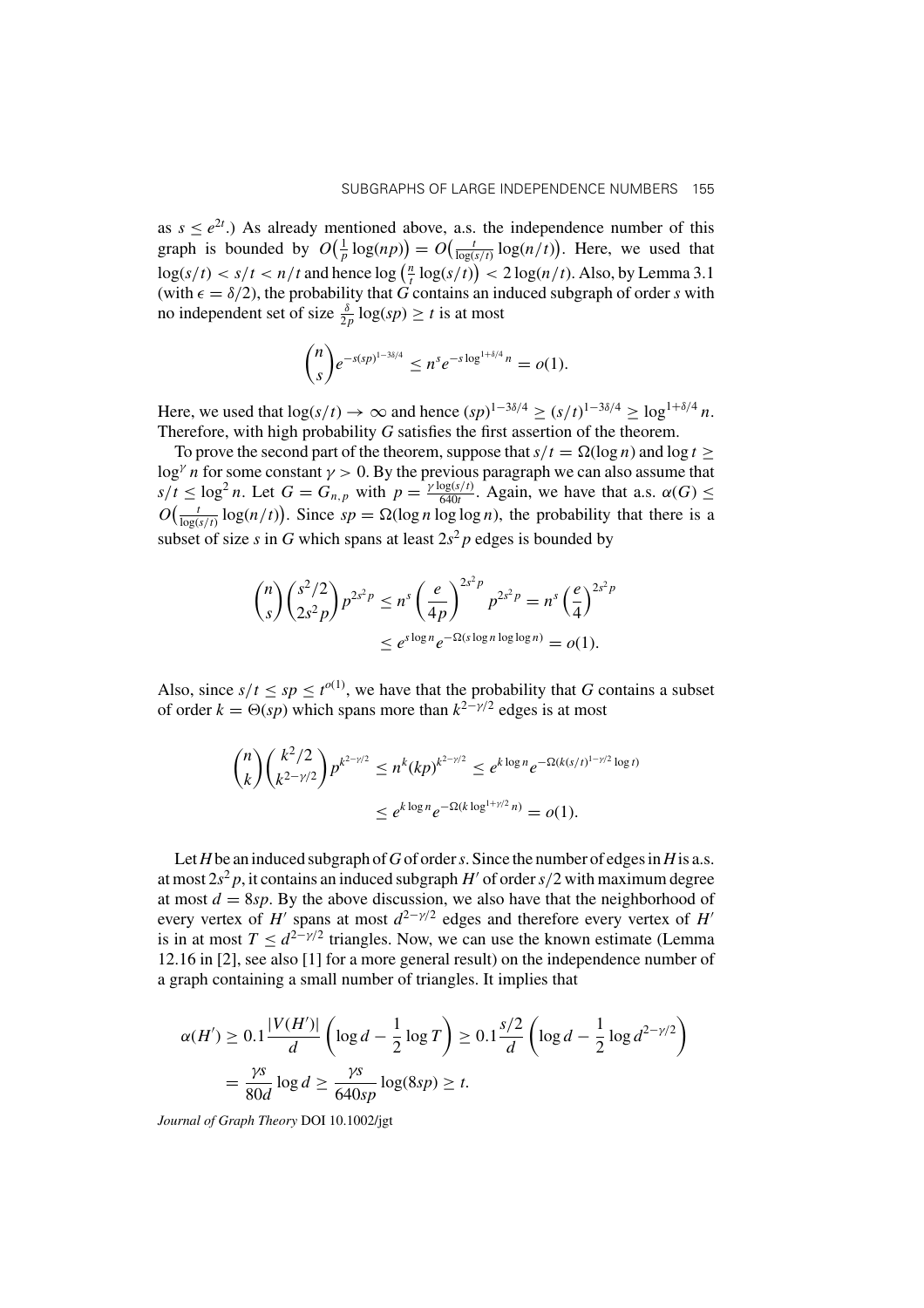This shows that *G* a.s. satisfies the second assertion of our theorem and completes the proof.

#### **4. REMARKS**

Theorems 2.1 and 2.3 show that if  $s/t = O(1)$  and  $t > 1$  then  $f(n, s, t) = n^{\Theta(1)}$ , whereas if  $s/t \gg 1$  and  $t = n^{o(1)}$  then  $f(n, s, t) = n^{o(1)}$ , and if  $s/t \ge \Omega(\log n)$  and  $t \leq (\log n)^{O(1)}$  then  $f(n, s, t) \leq (\log n)^{O(1)}$ .

Theorems 2.2 and 2.4 determine the asymptotic behavior of the function  $f(n, s, t)$ up to a constant factor for a wide range of the parameters. We do not specify here all this range, and only observe that in particular, for every fixed  $\mu > 0$ ,  $f(n, \log^{2+\mu} n, \log n) = \Theta\left(\frac{\log^2 n}{\log \log n}\right)$ . For  $\mu = 1$ , this implies (2). The estimate (1) follows from Theorems 2.2 and 2.3.

The connection between the Ramsey-type question described in Section 1 and the function  $f$  is the following simple fact.

**Claim.** *If*

$$
n/2 > s > t \quad \text{and} \quad (t-1)f(n/2, s, t) \ge s,
$$
 (3)

*then there is no graph on n vertices in which every induced subgraph on s vertices contains a clique of size t and an independent set of size t.*

*Proof.* Assuming there is such a graph *G*, observe that by the definition of f it contains an independent set  $I_1$  of size  $f = f(n/2, s, t)$ . Omit this set, and observe that the induced graph on the remaining vertices, assuming there are at least  $n/2$  of them, contains another independent set  $I_2$  of size  $f$ . Repeating this process  $t - 1$  times (or until the union of the independent sets obtained is of size at least  $n/2 > s$ ), we get an induced subgraph of *G* on  $min\{n/2, (t-1)f\} \geq s$ vertices, which is  $(t - 1)$ -colorable (as it is the union of  $t - 1$  independent sets), and hence cannot contain a clique of size *t*. This is a contradiction, proving the assertion of the claim.

In particular, for  $t = \log n$  and  $s = c \log^3 n / \log \log n$ , where *c* is a sufficiently small positive absolute constant, it is not difficult to check that the assumption in (3) holds, by Theorem 2.2.

It will be interesting to close the gap between our upper and lower bounds for the function  $f(n, s, t)$ . It will also be interesting to know more about the Ramsey-type question of Erdős and Hajnal described in the introduction, and in particular, to decide if there exists a graph on *n* vertices in which every induced subgraph on, say,  $\log^{100} n$  vertices, contains a clique of size at least  $\log n$  and an independent set of size at least  $\log n$ .